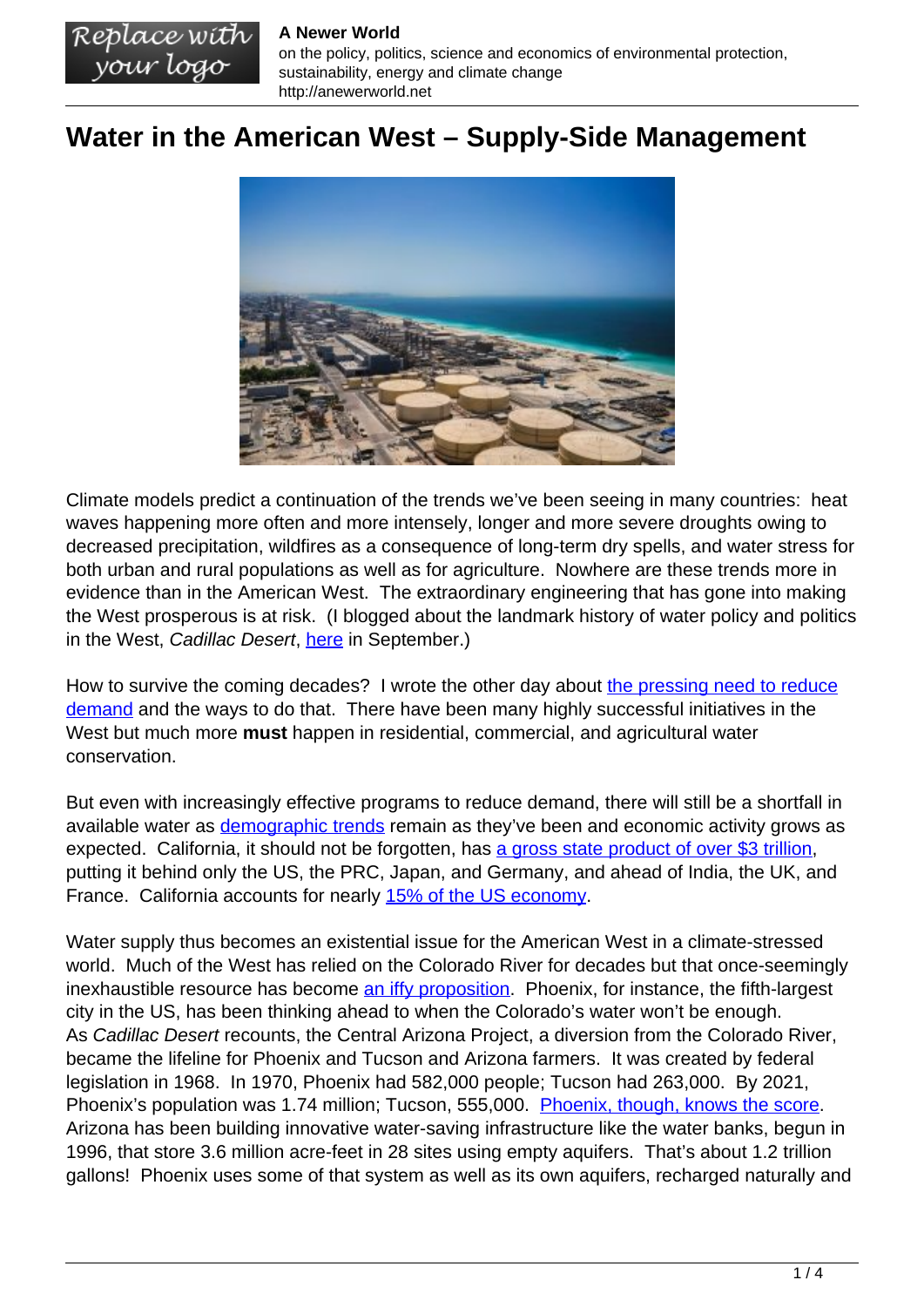on the policy, politics, science and economics of environmental protection, your logo sustainability, energy and climate change http://anewerworld.net

some with water that is pumped into them. Those local sources alone can supply the city for years.

Recycling wastewater is another key strategy with 20 billion gallons a year going to a nuclear power plant and another 10 billion going to local farms. So-called "toilet-to-tap" tech, treating sewage effluent to make it drinkable, is being researched, and so is desalination, drawing on hundreds of millions of gallons of brackish water in Arizona and possibly from the Gulf of Mexico, 200 miles south of Phoenix.

Those technologies, it turns out, are well advanced in **San Diego** as well as in neighboring Orange County. The [Groundwater Replenishment System \(GWRS\)](https://www.ocwd.com/gwrs/) in Orange County is an impressive, technologically advanced infrastructure project, producing 100 million gallons a day of clean water. One third of that is used to buttress the seawater intrusion barrier that keeps the Pacific from infiltrating into Orange County's groundwater. The other two-thirds go to replenishing the groundwater aquifers. It's an [amazing process](https://www.ocwd.com/gwrs/the-process/) and one that is going to proliferate around the world.

San Diego [recycles water for non-potable uses](https://www.sandiego.gov/public-utilities/sustainability/recycled-water) such as irrigation and manufacturing. They also have [11 projects in the works](https://www.sandiego.gov/public-utilities/sustainability/pure-water-sd/phase-1-projects) to produce 30 million gallons a day of drinking water, a "toilet-totap" system. The goal is to have 83 million gallons flowing by 2035.

The crown jewel in San Diego's water supply system is the [Claude "Bud" Lewis Carlsbad](https://carlsbaddesal.sdcwa.org/) [Desalination Plant](https://carlsbaddesal.sdcwa.org/) that produces 50 million gallons a day. You can see how they do it [here.](https://carlsbaddesal.sdcwa.org/desal-process/) (Their video is missing, but you can watch a quick explanation [here,](https://www.youtube.com/watch?v=1xcGmv25rxM&t=8s) as well as an overview of the project and various worthies explaining its many virtues [here](https://youtu.be/vTjalFpcAjo).)

It's been my sense for a while that we're not going to overcome the looming problems of water shortages and, for that matter, desertification, in much of the world without a huge reliance on "non-conventional water resources." That means both water-reuse and desalination plants. Capacity for reuse in particular has been [growing steadily over the past decade](https://idadesal.org/wp-content/uploads/2021/10/GWI-DesalData-2.png). The International Desalination Association (IDA) has documented ["explosive growth"](https://idadesal.org/explosive-growth-in-demand-for-unconventional-water-resources-as-climate-change-bites/) as "climate change bites" and predicts the further build-out of capacity. There were [nearly 16,000](https://www.unep.org/news-and-stories/story/five-things-know-about-desalination) [desalination plants](https://www.unep.org/news-and-stories/story/five-things-know-about-desalination) in 177 countries as of 2018. This infrastructure is critical for meeting [SDG6](https://sdgs.un.org/goals/goal6), "Ensure availability and sustainable management of water and sanitation for all."

The key to it all, though, is renewable power. The IDA notes that solar power may be the silver bullet, particularly for desalination. The Saudis have a project that produces water for  $$0.50/m^3$ and the UAE is bringing in a project for \$0.27/m<sup>3</sup>. Solar power (both PV and CSP), wind power, and. eventually, [marine energy,](https://www.emec.org.uk/marine-energy/) are all viable options.

I am bullish about hydrogen. (See [The Hydrogen Economy](http://anewerworld.net/the-hydrogen-economy/) and [Hydrogen Rising](http://anewerworld.net/hydrogen-rising/).) A fascinating paper from earlier this year poses the question of how to make "green" hydrogen **and** desalinated seawater at the same time. "[Seawater electrolysis for](https://pubs.rsc.org/en/content/articlelanding/2021/ee/d1ee00870f/unauth) [hydrogen production: a solution looking for a problem?"](https://pubs.rsc.org/en/content/articlelanding/2021/ee/d1ee00870f/unauth) (You can buy the article or access it through your local library. In any event, you can see the abstract at the link.) There has been a lot of time and effort expended trying to find a cost-effective approach to using seawater directly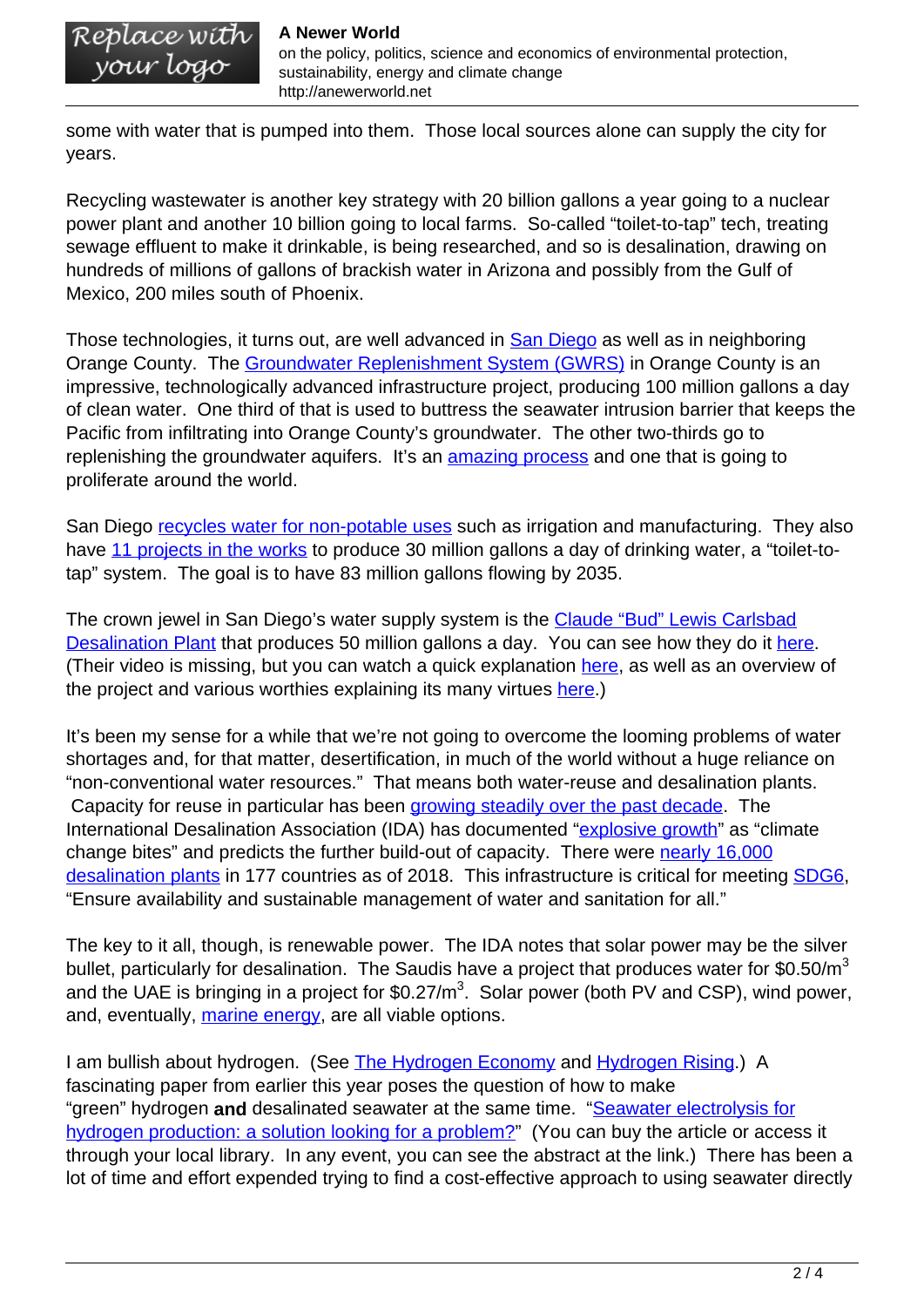## Replace with<br>your logo **A Newer World** on the policy, politics, science and economics of environmental protection, sustainability, energy and climate change http://anewerworld.net

for producing hydrogen through electrolysis. There are, as you might imagine, a lot of barriers to making that easy and cheap enough to justify the work. What this paper does is, for all intents and purposes, identify how to kill two birds with one stone. Here's how the paper puts it:

The choices we make today as we transition towards a net-zero emissions energy system will determine the future of our planet. 'Green' hydrogen produced via water electrolysis and renewable electricity is being explored as an enabler to this transition. The requirement of high purity water for electrolysis as well as the widespread availability of seawater have led to decades of research in developing direct seawater electrolysis technology; however, with limited success. On the other hand, desalination particularly via seawater reverse osmosis has seen tremendous technological advancements and reduction in cost. Here we present a critical assessment of an industrially mature pathway i.e., desalination coupled electrolysis technology to provide a bird's-eye view of its economic feasibility and climate impacts over direct seawater electrolysis for hydrogen production.

Pretty convincing. Here's a simple schematic:



Returning to the immediate question of water in the American West, we should also flag the heroic path that Los Angeles is choosing to take. Saying that [LA's Green New Deal](https://plan.lamayor.org/targets/targets_plan.html) is ambitious is an understatement. By 2050, they're aiming for "a zero carbon grid, zero carbon transportation, zero carbon buildings, zero waste, and zero wasted water." The water component of the Green New Deal is compelling: aggressive water conservation efforts, capturing and storing nearly 50 billion gallons of stormwater a year by 2035, and reusing 100% of all wastewater by the same year.

On November 15, President Biden signed the **Infrastructure Investment and Jobs Act** into law. It has a significant water component: \$82.5 billion for a series of important initiatives. The